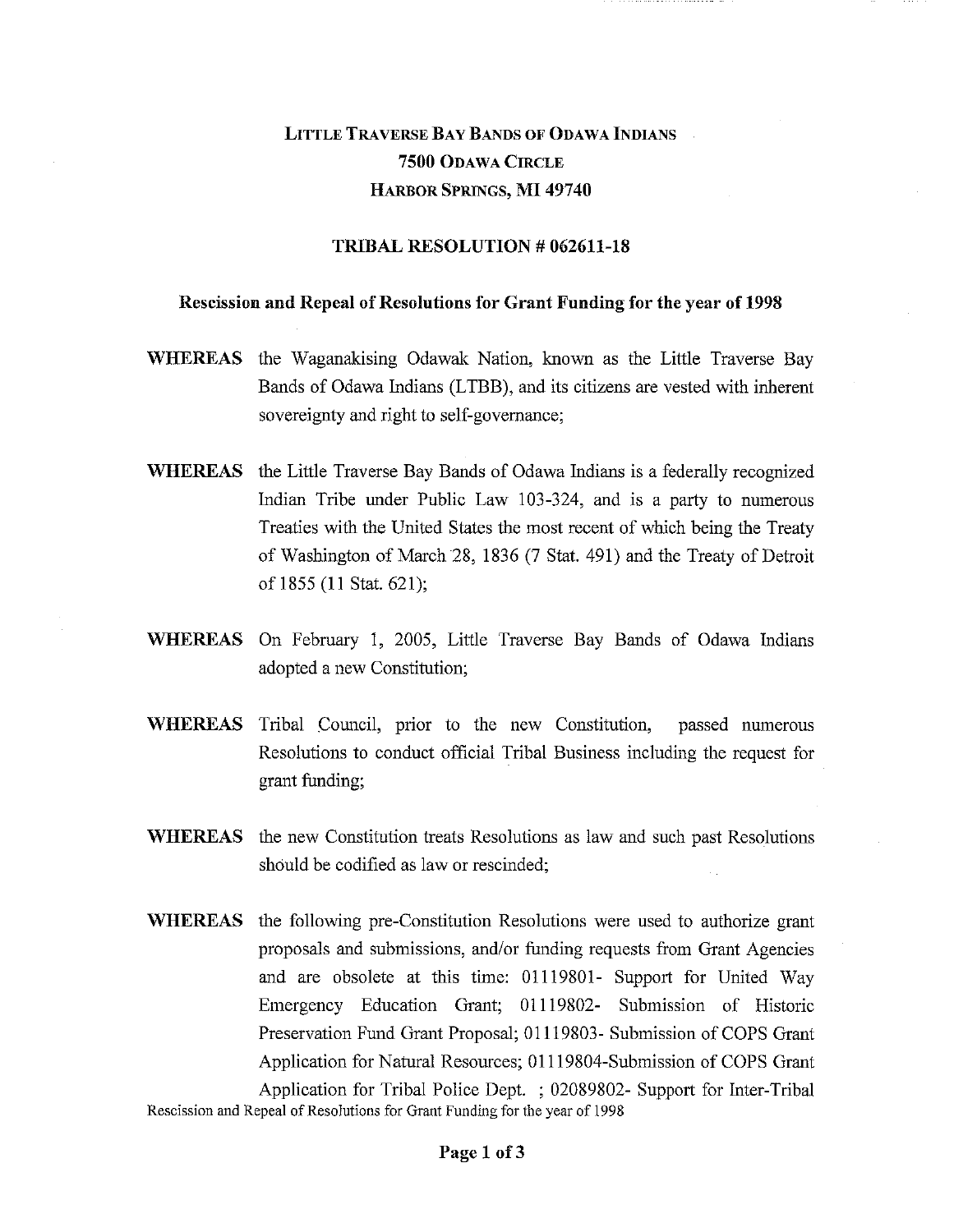Council Circle of Care Proposal; 04199801- Request for the Administration for Native Americans (ANA) to consider Elder's Program Proposal; 04199802- Request to contract with Indian Health Service; 04199804- Support of Nokomis Grant Application; 06219801- Approval of application for funding for the Clean Water Act; 06219803- Submission of Historic Preservation. Fund Grant Proposal; 07269801- Authorization for Inter-Tribal Council to supply Low Income Energy Assistance Program funds; 07269802- Attorney Fee Request *U.S.* v *Michigan* and Lands and Inland Waters; 07309801- Support of Grant Application to MCIA; 09279801- USA Food Commodity Program; 10139801- Supporting MAST ANA Application.

THEREFORE, BE IT RESOLVED that the following Resolutions are rescinded and repealed in their entirety and are void and of no effect: 01119801- Support for United Way Emergency Education Grant; 01119802- Submission of Historic Preservation Fund Grant Proposal; 01119803- Submission of COPS Grant Application for Natural Resources; 01119804-Submission of COPS Grant Application for Tribal Police Dept. ; 02089802- Support for Inter-Tribal Council Circle of Care Proposal; 04199801- Request for the Administration for Native Americans (ANA) to consider Elder's Program Proposal; 04199802- Request to contract with Indian Health Service; 04199804- Support of Nokomis Grant Application; 06219801- Approval of application for funding for the Clean Water Act; 06219803- Submission of Historic Preservation Fund Grant Proposal; 07269801- Authorization for Inter-Tribal Council to supply Low Income Energy Assistance Program funds; 07269802- Attorney Fee Request *U.S. v Michigan* and Lands and Inland Waters; 07309801- Support of Grant Application to MCIA; 09279801- USA Food Commodity Program; 10139801- Supporting MAST ANA Application.

Rescission and Repeal of Resolutions for Grant Funding for the year of 1998